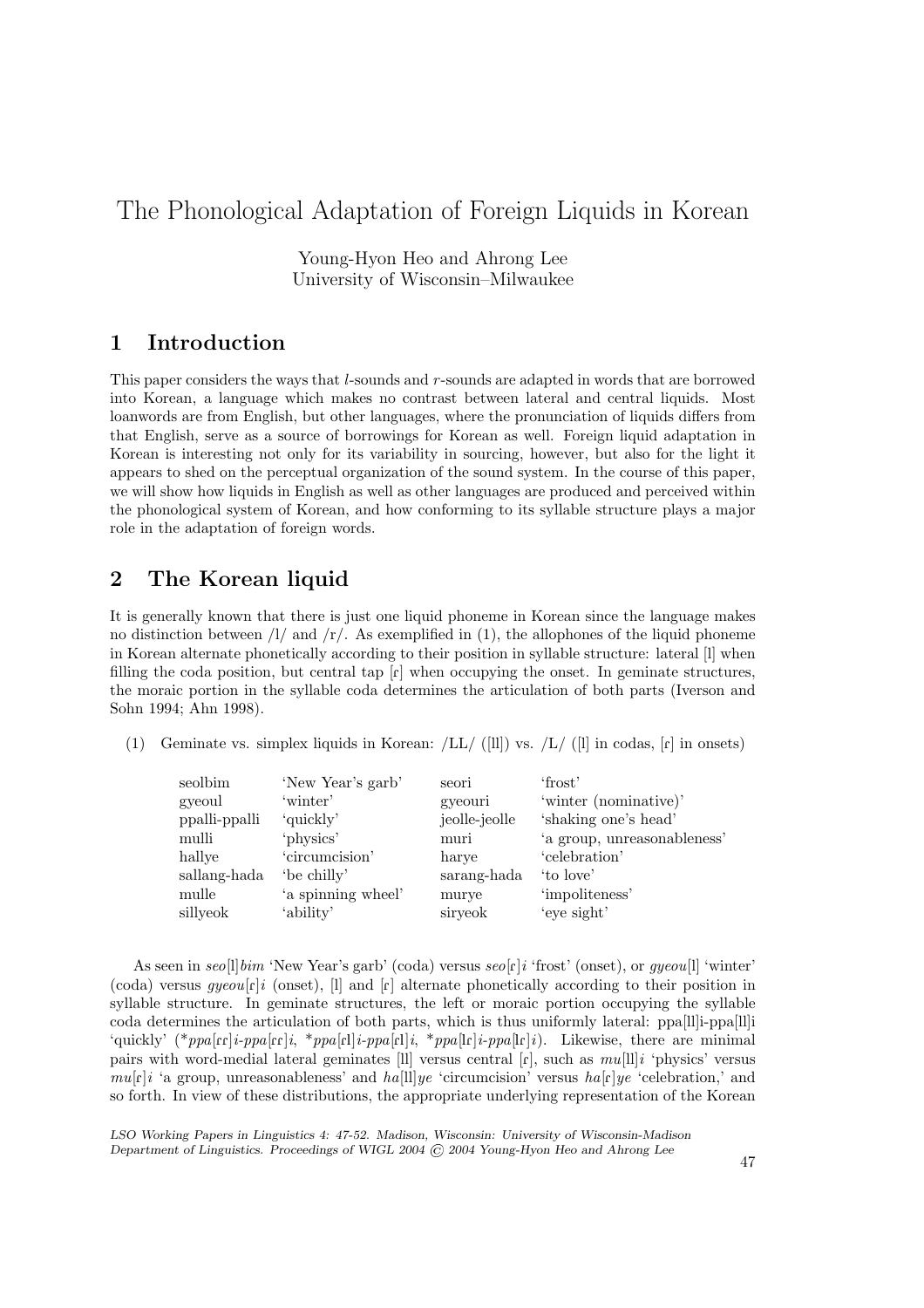liquid is arguably neither lateral nor central, but rather indeterminate between the two types of articulation, i.e.,  $/L/$ . That is to say, the phonological representation of the liquid should be neutral with respect to the phonetic differences between [l] and [R] (as per Iverson and Sohn 1994).

## 3 Adaptation of foreign liquids in Korean

#### 3.1 Adaptation of English rhyme liquids

Even though the feature [lateral] is not distinctive in Korean, source language laterals are generally adapted as an l-sound, either [l] (simplex) or [ll] (geminate), whereas central liquids are typically adapted as an  $r$ -sound, the tap  $\lceil r \rceil$ . As lateral  $\lceil r \rceil$  is the only liquid that can occupy the coda position in Korean, source language lateral and rhotic codas and other liquid equivalents must be rendered accordingly.

(2) Adaptation of English rhyme liquids in Korean

|            | a. Source in a lateral nucleus $[\mathbf{H}] \rightarrow [\mathbf{H}]$ |              | b. Source in a lateral coda: $[1] \rightarrow [1]$       |
|------------|------------------------------------------------------------------------|--------------|----------------------------------------------------------|
| sseokeul   | 'circle'                                                               | Milweoki     | 'Milwaukee'                                              |
| tekeul     | 'tackle'                                                               | gildeu       | 'guild'                                                  |
| syeoteul   | shuttle'                                                               | pildeu       | 'field'                                                  |
| ssempeul   | 'sample'                                                               | dipolteu     | default <sup>'</sup>                                     |
| gugeul     | 'google'                                                               | ssil         | 'seal'                                                   |
| teibeul    | 'table'                                                                | deuril       | 'drill'                                                  |
|            |                                                                        |              |                                                          |
|            |                                                                        |              |                                                          |
|            | c. Source in a rhotic nucleus: $[\alpha] \rightarrow [\alpha]$         |              | d. Source in a rhotic coda: $[\mathbf{I}] \to \emptyset$ |
| ssenteo    | 'center'                                                               | pakeu        | 'park'                                                   |
| paudeo     | 'powder'                                                               | hadeu        | 'hard'                                                   |
| keoten     | 'curtain'                                                              | pateuneo     | 'partner'                                                |
| sseobisseu | 'service'                                                              | <b>Babel</b> | '(Tower of) Babel'                                       |
| ereo       | 'error'                                                                | seukapeu     | 'scarf'                                                  |
| pepeo      | 'pepper'                                                               | syapeu       | 'sharp'                                                  |

As we can observe in the data in (2), coda [l] in English is rendered straightforwardly as [l] (2b) while the phonetically syllabic lateral is rendered as [l] along with an epenthetic vowel inserted before it,  $[\mathbf{u}] + [1]$  (2a). The vowel  $[\mathbf{u}]$  is inserted here since it is the least marked vowel in Korean. English /r/ outside of the syllable onset is realized as schwa in Korean when it serves as a rhotic nucleus  $[\infty]$  in the source language (2c), but when preceded by a vowel and functioning as a coda, English  $/r/$  is not manifested at all in Korean (2d). Rhotic [1] in the coda position is not in the recipient language's syllable nature at all, hence the source language coda  $\lceil 1 \rceil$  is not manifested here. However, because the nucleus is greater in phonetic value or content than the coda, and is the core element of the syllable, only the rhotic value in the nucleus is deleted, leaving the schwa value still in place. Nonrhotic articulation  $([\gamma] \rightarrow [\varphi])$  and the deletion of coda /r/ are characteristics of several varieties of English, too (e.g., Standard British; Ladefoged 2001), reflecting the consonantally 'weak' position of the syllable coda (Vennemann 1988).

#### 3.2 Adaptation of English onset liquids

In conforming to it syllable structure requirements, then, rhotic  $\lbrack \text{i} \rbrack$  in codas is deleted since lateral [l] is the only possible coda liquid in Korean. Onset liquids, however, appear to show sensitivity to a feature that is redundant and thus presumably not even salient in Korean, because lateral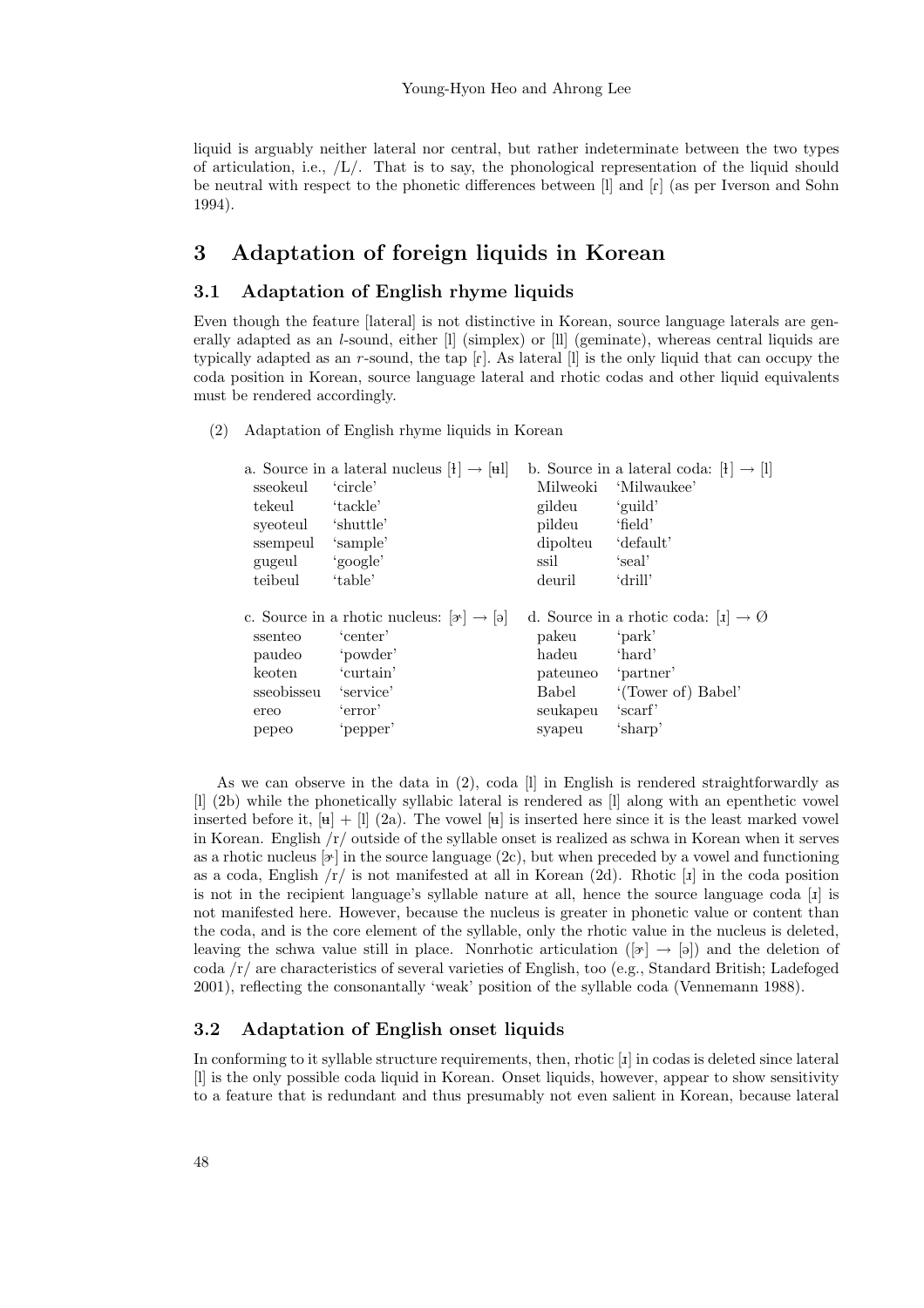#### (3) Adaptation of English onset liquids in Korean

|              | a. Source in a rhotic consonant: $[i] \rightarrow [r]$ |                                                                                                                                        | b. Source in a lateral: $[1] \rightarrow [1]$                                                 |
|--------------|--------------------------------------------------------|----------------------------------------------------------------------------------------------------------------------------------------|-----------------------------------------------------------------------------------------------|
| seuteuraikeu | 'strike'                                               | Balli                                                                                                                                  | 'Bali'                                                                                        |
| meteuro      | 'metro'                                                | polliseu                                                                                                                               | 'police'                                                                                      |
| Meri         | 'Mary'                                                 | sselleodeu                                                                                                                             | 'salad'                                                                                       |
| radio        | 'radio'                                                | tekeunolloji                                                                                                                           | 'technology'                                                                                  |
| keorieo      | 'career'                                               | bolling                                                                                                                                | 'bowling'                                                                                     |
| no examples  | c. Source in a rhotic consonant: $[i] \rightarrow [1]$ | d. Source in a lateral: $ l  \rightarrow  r $<br>robi<br>raiteu<br>auteurain<br>Sseinteuruiseu<br>Honolluru<br>ssolliroki<br>Marayaram | 'lobby'<br>'light'<br>'outline'<br>'Saint Louise'<br>'Honolulu'<br>'soliloquy'<br>'Malalayam' |

liquids are generally adapted as lateral  $\text{[II]}$  (3b) and central liquids as the nonlateral tap  $\text{[r]}$  (3a). Although word-initial liquids, both  $[i]$  and  $[i]$ , are rendered as the tap  $[i]$ , word-medial  $[i]$  and  $[i]$ from English are rendered as  $\lceil \mathbf{r} \rceil$  and  $\lceil \mathbf{l} \rceil$ , respectively. This is surprising since the feature [lateral] is not distinctive in Korean. But the manifestation of a source lateral [l] varies depending on its location in the corresponding syllable. Word-medially, it is not the case that Korean speakers perceive a lateral onset and manifest it either as a tap  $\lceil \mathbf{r} \rceil$  or a geminate [ll]; rather, they perceive the source lateral onset as a lateral coda of the preceding syllable and make it geminate. This is because a word-medial liquid must be geminate if it is to be lateral in Korean, and geminates are organized with their first half in the coda, their second or onset half then sharing the predictable lateral property. Hence lateral [l] in English words such as 'salad,' 'technology' and 'bowling' is manifested as [ll], as in sselleodeu, tekeunolloji and bolling.

Still, the lateral liquid in words like 'outline' and 'Saint Louise' is articulated as a central tap in the recipient language rather than geminate [ll], even though it is positioned word-medially. We can explain those words by considering them to be compounds; thus, word-medial onset [1] in these source language words is perceived as the initial sound of the second word, which Koreans regularly pronounce as a tap, the only possible liquid in that position.

Word-initially, as already reviewed, both lateral and central source language liquids are structured as onsets, hence with a tap (robi 'lobby,' raiteu 'light,' auteurain 'out-line'), but even word-medially a tap may arise in the manifestation of a lateral if there is a series of liquids in the source word: Marayaram 'Malalayam,' Honolluru 'Honolulu,' solliroki 'soliloquy'. There may well be variation in how these words are adapted, in fact (*Mallayaram?*, *Honollullu?*), but it seems that the basic principle at play is to avoid sequences of syllables in the same word with geminate liquids. We know of no native Korean words which are configured with multiple geminate liquids in series, so perhaps this is the basis of the avoidance.

The overall idea is that the feature [lateral] as such is not being perceived at all, and so is not available in the phonology, but rather the acoustic signal of the source language pronunciation is being perceived and prosodically organized directly according to the available contrastive categories of the receiving language. One might wonder that the reason that English onset  $/1/$ is being construed as a coda is precisely because it is [lateral] phonetically, but in our view this does not mean that Koreans are perceiving the feature [lateral] itself; rather they are perceiving syllable structure through the prosodic lens of their own language, which forces liquid sounds that are phonetically but not contrastively lateral to be organized into codas rather than onsets.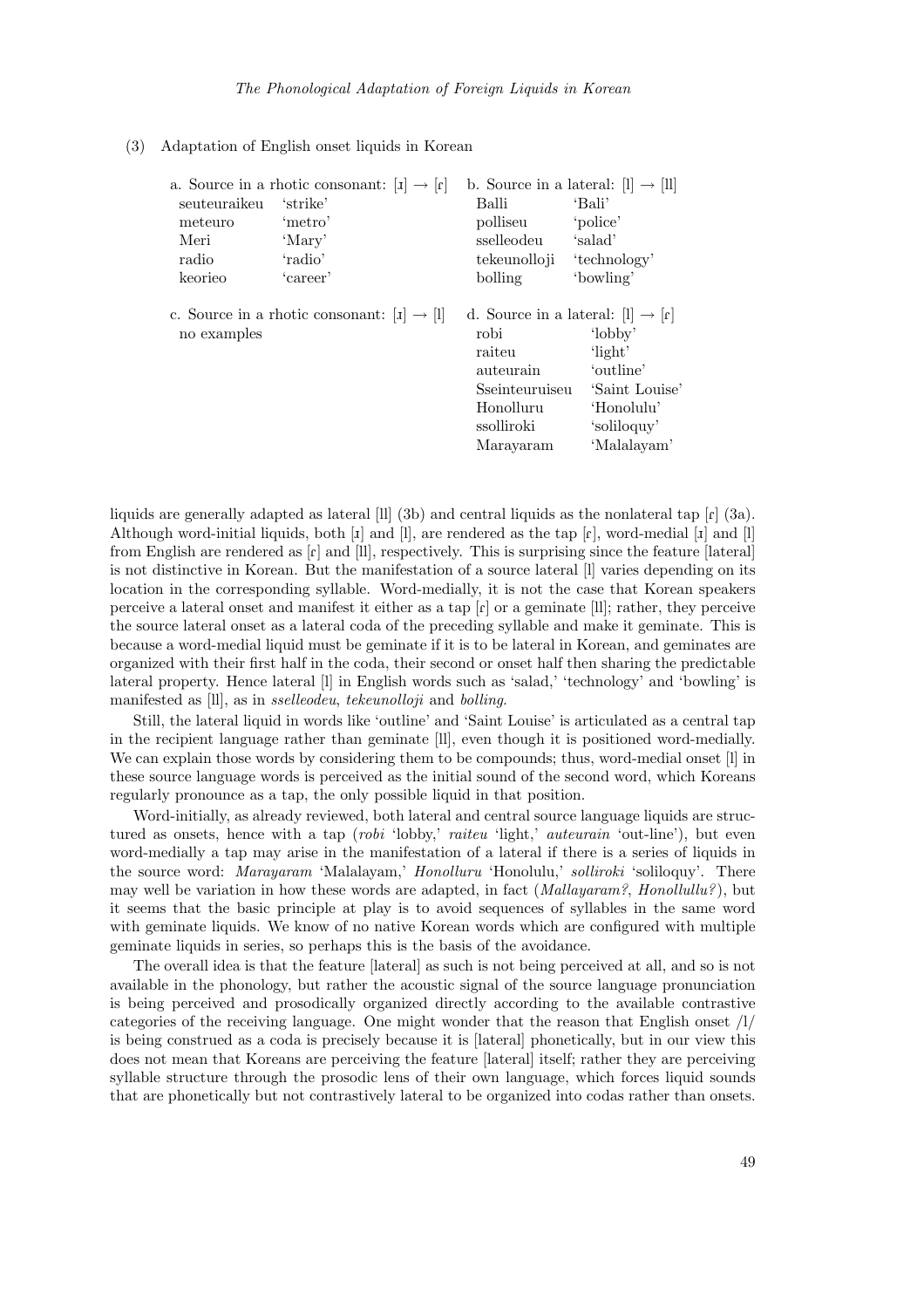This is what accounts for the [lateral] property of these liquids, as displayed graphically in (4).

(4) Perception of  $(C)V[1]V$  syllable structure in English and Korean



For example, English 'salad' [sæ.ld] goes through this interpretation when it is adapted in Korean, resulting in a geminate lateral split between coda and onset,  $[s\in\ell].\Box\Box\mathrm{d}\mathfrak{u}].$ 

Rather than pointing to perceptual awareness in loanword adaptation of features that are not salient in the recipient language, like [lateral] (H. Kang 2003) in Korean (also [voice] per Y. Kang (2003)), then, onset liquids in the source language can be seen to be rendered according to the syllable structure distinctions of Korean, which are indeed perceptually salient between onset and coda (the site of extensive neutralization in the language; Ahn and Iverson 2004). That is, lateral liquids are 'heard' not so much as laterals but as codas, while English vocalic  $r$ -sounds are apprehended as consonantal taps when in the relatively strong position of the onset, and not at all when in the coda.

On the other hand, consonantally strong  $r$ -sounds in the coda, as in French, are perceived as onsets (5), as that is the only prosodic position in which these are possible in Korean. But because r -sounds in the coda position in languages such as French and German present seemingly the same kind of input as English, it might be conjectured that Koreans would perceive those liquids as being in the coda, and coda /r/ is supposed to be deleted in loanwords. However, non-English coda  $/r /$  is articulated as a tap  $\lceil r \rceil$  in the onset position, as exemplified in (5).

(5) Adaptation of nonvocoid coda  $\langle r \rangle$ , as perceived from languages other than English

| a. As an onset tap $\lceil r \rceil$                                                                 |                           |                        |                          |
|------------------------------------------------------------------------------------------------------|---------------------------|------------------------|--------------------------|
| Jakareuta                                                                                            | 'Jakarta'                 | areubaiteu             | 'Arbeit' [via Japanese?] |
| Poreutugal                                                                                           | 'Portugal'                | pareupe                | 'parfait'                |
| Poreusye                                                                                             | 'Porsche'                 | poreuno                | 'porno(graphy)'          |
| Hambureukeu                                                                                          | 'Hamburg'                 | jureu                  | '(tous les) jours'       |
| Syubereuteu                                                                                          | 'Schbert'                 | Noreuwei               | 'Norway'                 |
| b. As a coda lateral [1] or as $\emptyset$ (rare)<br>Mongmareutteu<br>$[\text{mognarut'}\mathbf{u}]$ | 'Montmartre'<br>mõmartrəl | Svelbureu<br>[fɛlbuɾʉ] | 'Cherbourg'<br>[∫ɛʀbuʀ]  |

In general, coda  $/r/m$  in loanwords from languages other than English is realized in the onset position, as illustrated in  $(5a)$ , unlike English coda  $/r/$ , which is dropped. That is because consonantally strong r-sounds in the coda, as in French, are perceived as onsets, as that is the only prosodic position in which these are possible in Korean. This is to say that  $r$ -sounds imported from other languages are so consonantally strong that they can not be deleted like the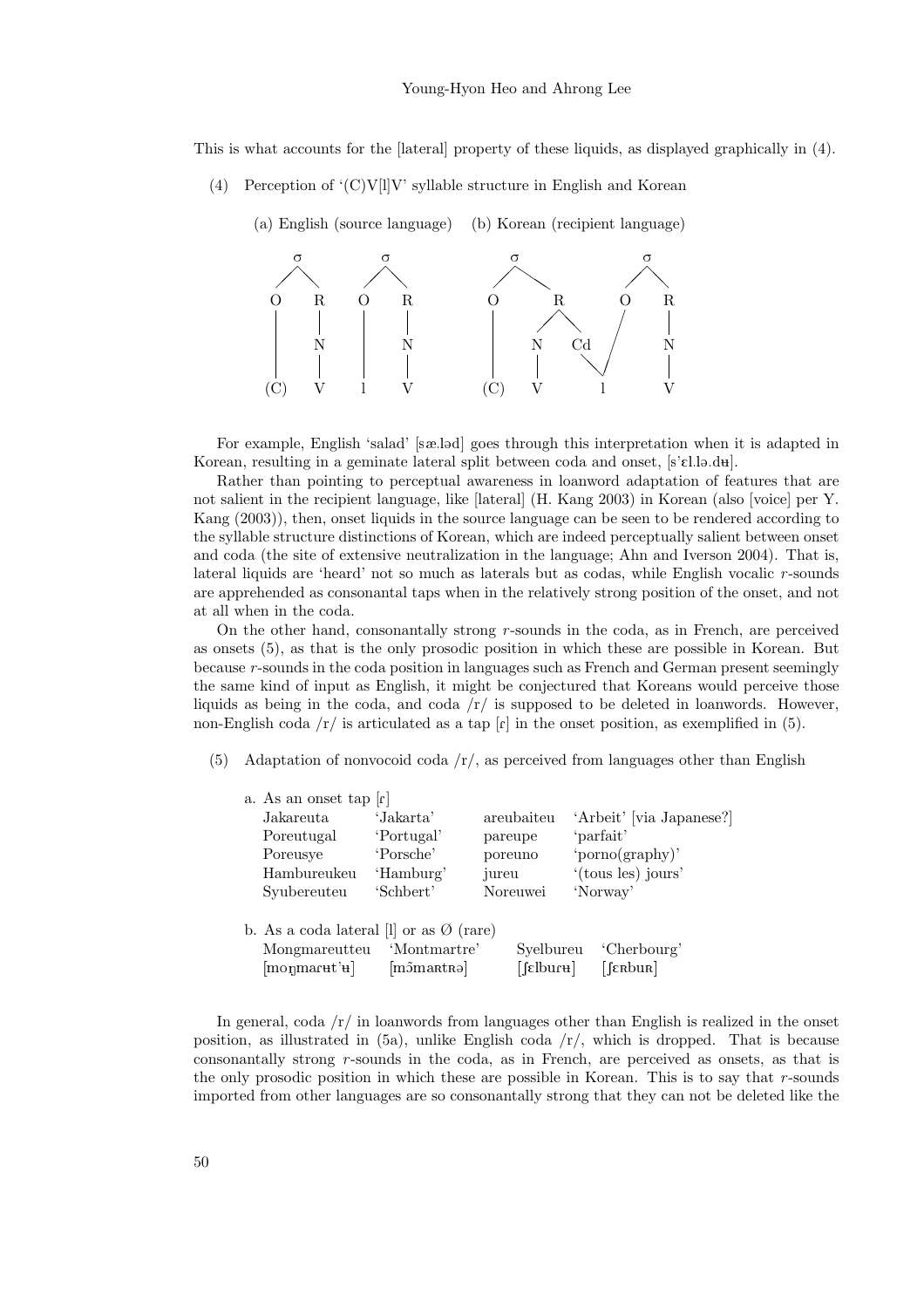English rhotic coda  $[x]$ . Rather, they are perceived as a tap  $[x]$  in the onset, the only position where a nonlateral liquid can occur in Korean.

Interestingly, it is the perception of the  $r$  as being a consonantally strong variant which determines adaptation as an onset, not its phonetic reality. In the pronunciation of Standard German, it has been pointed out to us, coda  $r$  is actually vocalized to a nonsyllabic vowel-like sound usually transcribed as [ve], as in Butter [butter] 'butter'. The same is true of the coda r in the German names Porsche  $[p^h \text{og}]$  or Hamburg [hamburg]. The manifestation in Korean of these German coda r-sounds as an onset tap  $\lbrack r \rbrack$  is thus based on phonological perception, not phonetic reality, because these sounds are not articulated with tongue contact in the standard version of the source language.

There are not many cases of the kind illustrated in (5b), where source language r is either retained in the coda and articulated as the lateral [l], or deleted. The unusual retention of coda r as a lateral exemplified in the first r of the French city name *Cherbourg* [[ $\epsilon_R$ bur], which we romanize as Syelbureu [ $\text{fellur}$ ]. The deletion of final r is seen in another French place name, Montmartre ( $[\text{mõmatra}),$  romanized as Mongmareutteu ( $[\text{mogmatra}]\$ ). Both of these possibilities conform to the syllable structure of Korean, too, showing that the perception of foreign liquids is in terms of their place in the syllable structure of the recipient language rather than redundant phonetic features.

### 4 Conclusion

In sum, it is more reasonable to say that Koreans are apprehending foreign liquids in terms of syllable structure alignments than in terms of laterality. This is because the feature [lateral] is not distinctive in the language, but of course its differences in syllable structure are, and it is presumably a principle of phonological perception that listeners are not usually aware of redundant features in their language. It is thus important for the theory of phonology generally to be able to interpret loanword adaptations in phonological terms that are salient in the receiving language.

The adaptation of foreign liquids in Korean, a kind of turning 'upside-down' of the phonology (Leben and Robinson 1977), thus does not call for the elevation of subphonemic features to the level of overt perceptual prominence, but rather for recognition of the salience of prosodic structure in phonological processing and perception.

### References

Ahn, Sang-Cheol. 1998. An Introduction to Korean Phonology. Seoul: Hanshin Publishing Co.

- Ahn, Sang-Cheol and Gregory K. Iverson. 2004. "Dimensions in Korean laryngeal phonology," to appear in Journal of East Asian Linguistics.
- Iverson, Gregory K. and Hyang-Sook Sohn. 1994. "Liquid representation in Korean," in Y.-K. Kim-Renaud (ed.), Theoretical Issues in Korean Linguistics. Stanford University: CSLI. 79-100.
- Kang, Hyunsook. 2003. "Adaptation of English words with liquids into Korean," Studies in Phonetics, Phonology and Morphology 9: 311-325.
- Kang, Yoonjung. 2003. "Perceptual similarity in loanword adaptation: English postvocalic word-final stops in Korean," Phonology 20: 1-56.

Kim, Soohee. 1999. Sub-phonemic duration difference in English /s/ and few-to-many borrowing from English to Korean. Ph.D. dissertation, University of Washington.

Ladefoged, Peter. 2001. A Course in Phonetics. 4th ed. New York: Harcourt College Publishers.

Leben, William R. and Orrin W. Robinson. 1977. "'Upside-down' phonology," Language 53: 1-20.

Vennemann, Theo. 1988. Preference Laws for Syllable Structure and the Explanation of Sound Change. Berlin: Mouton de Gruyter.